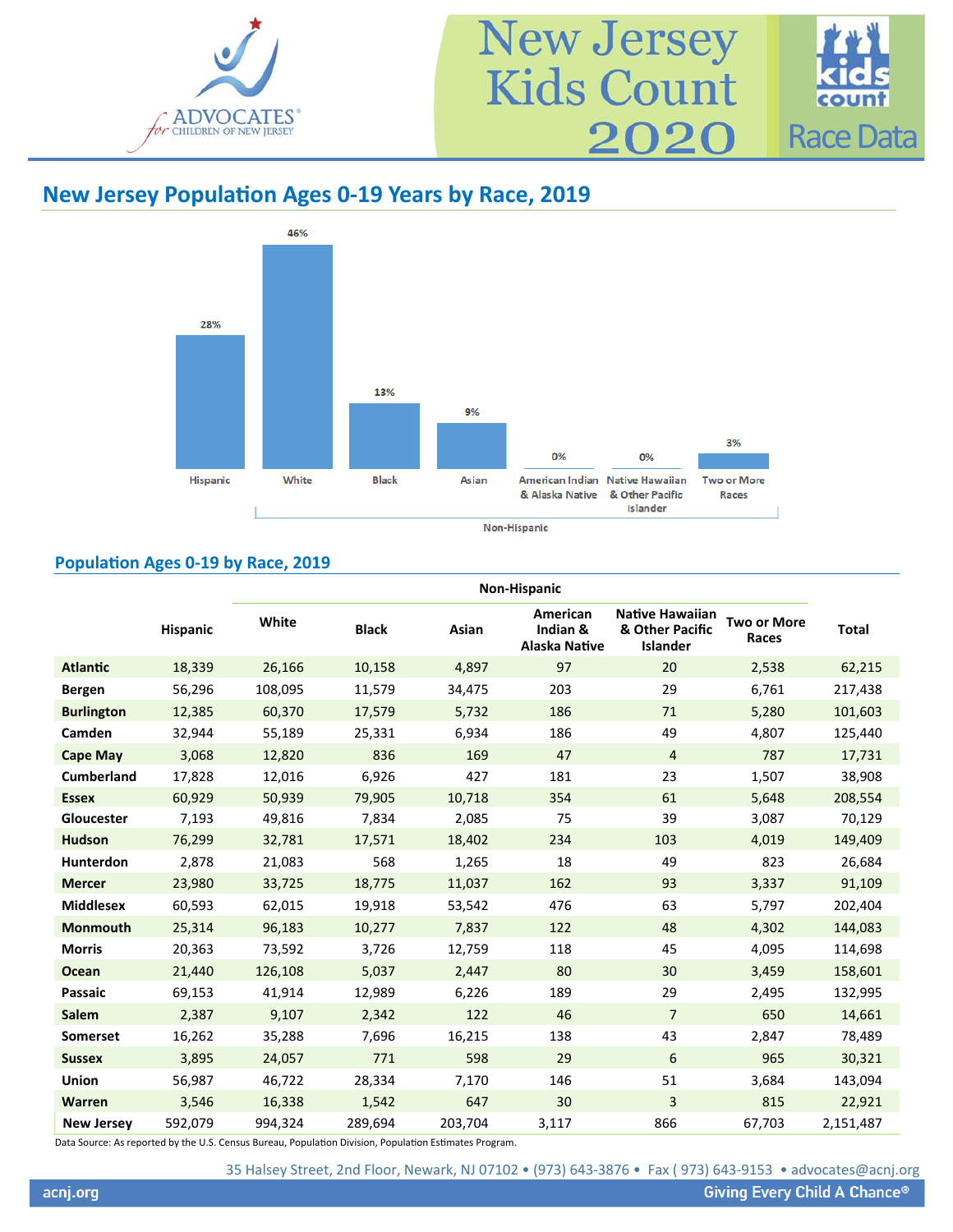# **New Jersey Percent of Children Living Below the Poverty Level by Race**



# **Children Living Below the Poverty Level by Race, 2019**

|                   | Hispanic/Latino | White | <b>Black or African</b> | Asian | <b>Some Other Race</b> |
|-------------------|-----------------|-------|-------------------------|-------|------------------------|
| <b>Atlantic</b>   | 21%             | 5%    | 11%                     | N/A   | N/A                    |
| <b>Bergen</b>     | 12%             | 3%    | N/A                     | 2%    | N/A                    |
| <b>Burlington</b> | 8%              | 4%    | 10%                     | 14%   | N/A                    |
| Camden            | 33%             | 4%    | 19%                     | 17%   | 56%                    |
| <b>Cape May</b>   | N/A             | 12%   | N/A                     | N/A   | N/A                    |
| <b>Cumberland</b> | 18%             | 4%    | N/A                     | N/A   | N/A                    |
| <b>Essex</b>      | 23%             | 6%    | 21%                     | 3%    | 42%                    |
| Gloucester        | N/A             | 4%    | 18%                     | N/A   | N/A                    |
| <b>Hudson</b>     | 26%             | 13%   | 26%                     | 2%    | 22%                    |
| Hunterdon         | N/A             | 0     | N/A                     | N/A   | N/A                    |
| <b>Mercer</b>     | 21%             | 3%    | 27%                     | N/A   | N/A                    |
| <b>Middlesex</b>  | 18%             | 9%    | 10%                     | 6%    | 23%                    |
| Monmouth          | 19%             | 2%    | 9%                      | N/A   | N/A                    |
| <b>Morris</b>     | 17%             | 3%    | N/A                     | N/A   | N/A                    |
| <b>Ocean</b>      | 16%             | 14%   | N/A                     | N/A   | N/A                    |
| Passaic           | 27%             | 6%    | 29%                     | 25%   | 32%                    |
| <b>Salem</b>      | N/A             | 8%    | N/A                     | N/A   | N/A                    |
| <b>Somerset</b>   | 16%             | 2%    | N/A                     | 2%    | N/A                    |
| <b>Sussex</b>     | N/A             | 6%    | N/A                     | N/A   | N/A                    |
| Union             | 15%             | 3%    | 17%                     | N/A   | 18%                    |
| Warren            | N/A             | 9%    | N/A                     | N/A   | N/A                    |
| <b>New Jersey</b> | 20%             | 6%    | 19%                     | 6%    | 28%                    |

Source: U.S. Census Bureau, American Community Survey, B17001 B, D, F, H, I Unless otherwise specified, categories may include Hispanics.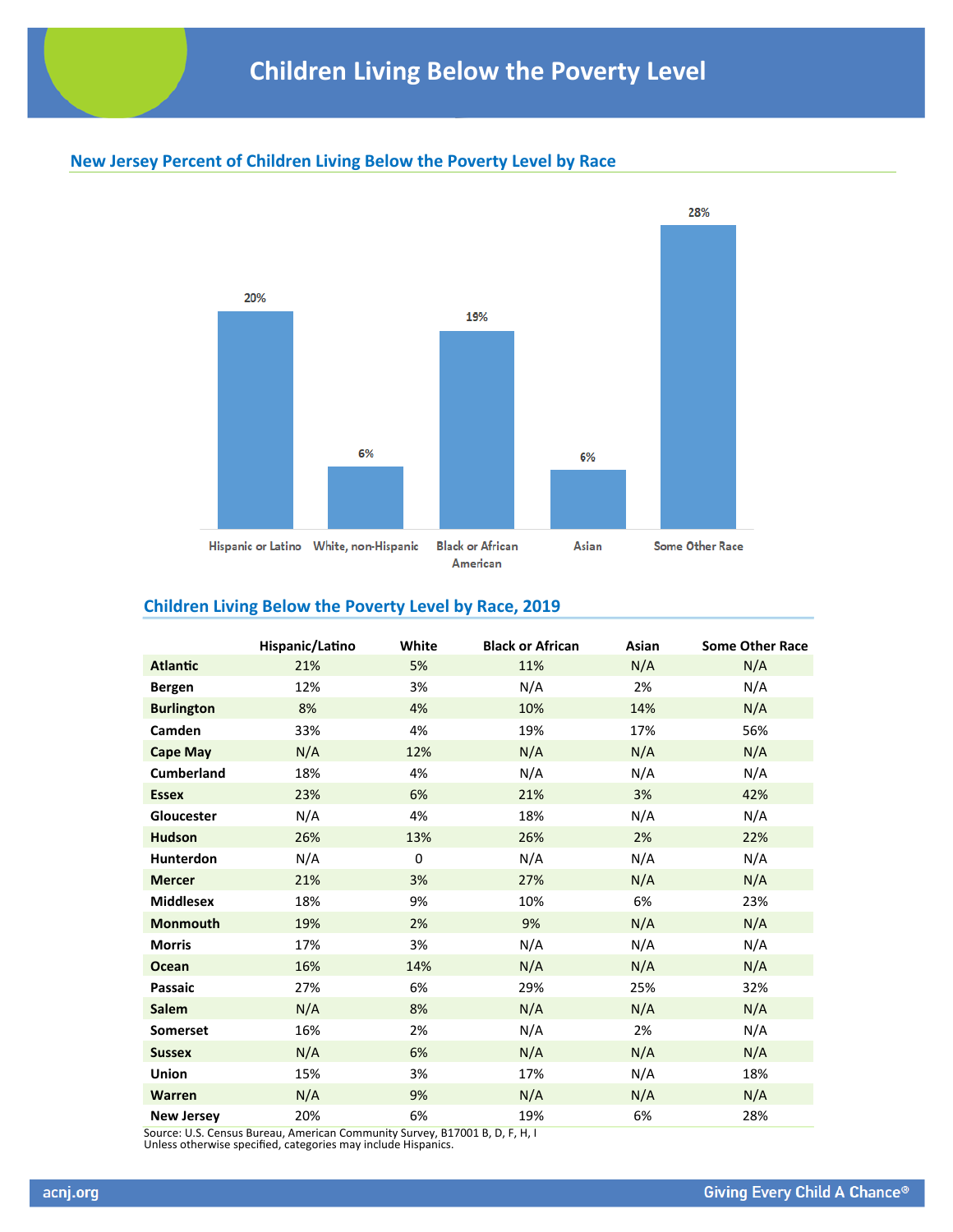# **New Jersey Percent of Babies Born Low Birthweight by Race**



## **Babies Born with Low Birthweight by Race, 2018**

|                   | Non-Hispanic<br><b>Hispanic</b> |      |       |              |                |       |                |                          |                |       |                             |       |                |       |
|-------------------|---------------------------------|------|-------|--------------|----------------|-------|----------------|--------------------------|----------------|-------|-----------------------------|-------|----------------|-------|
|                   | (of any race)                   |      | White | <b>Black</b> |                | Asian |                | <b>Other Single Race</b> |                |       | Two or<br><b>More Races</b> |       | <b>Unknown</b> |       |
|                   | #                               | %    | #     | %            | #              | %     | #              | %                        | #              | %     | #                           | %     | #              | $***$ |
| <b>Atlantic</b>   | 62                              | 7.7% | 81    | 7.0%         | 54             | 10.5% | 17             | 8.5%                     | $\overline{2}$ | $***$ | $\overline{3}$              | $***$ | $\overline{2}$ | $\%$  |
| <b>Bergen</b>     | 167                             | 7.2% | 306   | 7.2%         | 60             | 12.4% | 135            | 8.0%                     | 16             | 8.6%  | 6                           | 6.1%  | 10             | 8.3%  |
| <b>Burlington</b> | 38                              | 7.4% | 170   | 6.6%         | 80             | 10.9% | 25             | 7.5%                     | 9              | 20.9% | 17                          | 13.3% | $\overline{4}$ | $***$ |
| Camden            | 116                             | 7.6% | 196   | 7.1%         | 172            | 14.0% | 27             | 7.6%                     | 7              | 17.1% | 11                          | 11.1% | 9              | 11.5% |
| <b>Cape May</b>   | $\overline{7}$                  | 5.0% | 47    | 7.8%         | 6              | 14.3% | $\mathbf{1}$   | $***$                    | $\Omega$       | $***$ | $\overline{2}$              | $***$ | $\mathbf{0}$   | $***$ |
| <b>Cumberland</b> | 63                              | 7.8% | 55    | 9.0%         | 59             | 15.1% | 0              | $**$                     | N/A            | N/A   | 7                           | 16.7% | $\overline{2}$ | $***$ |
| <b>Essex</b>      | 249                             | 8.1% | 128   | 6.1%         | 563            | 13.3% | 54             | 9.9%                     | $\overline{7}$ | 4.0%  | 9                           | 10.1% | 19             | 11.7% |
| Gloucester        | 19                              | 7.0% | 132   | 6.5%         | 35             | 10.5% | 7              | 8.0%                     | 1              | **    | 4                           | $***$ | 5.             | 18.5% |
| <b>Hudson</b>     | 301                             | 8.2% | 161   | 6.1%         | 116            | 12.5% | 268            | 11.1%                    | 17             | 8.2%  | 15                          | 6.2%  | 6              | 5.7%  |
| <b>Hunterdon</b>  | 7                               | 5.3% | 35    | 4.8%         | 4              | $***$ | 5              | 8.8%                     | 0              | $***$ | $\mathbf{1}$                | $***$ | $\Omega$       | $***$ |
| <b>Mercer</b>     | 81                              | 6.6% | 61    | 5.0%         | 126            | 14.7% | 30             | 7.2%                     | $\overline{4}$ | $***$ | 8                           | 8.2%  | 8              | 14.0% |
| <b>Middlesex</b>  | 219                             | 8.2% | 162   | 6.4%         | 100            | 12.8% | 236            | 9.0%                     | 11             | 8.0%  | 10                          | 12.8% | 9              | 6.5%  |
| <b>Monmouth</b>   | 79                              | 7.2% | 251   | 6.5%         | 50             | 11.7% | 42             | 14.4%                    | $\mathbf{0}$   | $***$ | 11                          | 18.3% | 4              | $***$ |
| <b>Morris</b>     | 37                              | 4.9% | 129   | 4.7%         | 11             | 9.9%  | 50             | 7.5%                     | 0              | $***$ | $\overline{2}$              | $***$ | 16             | 8.6%  |
| Ocean             | 58                              | 6.4% | 393   | 5.1%         | 28             | 14.2% | 11             | 12.8%                    | 5              | 23.8% | $\mathbf{1}$                | $***$ | 3              | $***$ |
| <b>Passaic</b>    | 278                             | 8.1% | 114   | 6.2%         | 88             | 14.8% | 38             | 9.6%                     | 14             | 8.3%  | 6                           | 17.1% | 11             | 17.7% |
| <b>Salem</b>      | 6                               | 6.8% | 23    | 6.2%         | 16             | 11.8% | $\mathbf{1}$   | $***$                    | N/A            | N/A   | $\overline{2}$              | $***$ | $\Omega$       | $***$ |
| <b>Somerset</b>   | 43                              | 5.7% | 93    | 6.9%         | 42             | 13.3% | 58             | 8.4%                     | 8              | 18.2% | 3                           | $**$  | 3              | $***$ |
| <b>Sussex</b>     | 6                               | 4.7% | 51    | 5.2%         | $\overline{2}$ | $***$ | $\overline{4}$ | $***$                    | $\mathbf{1}$   | $***$ | $\mathbf{1}$                | $***$ | $\mathbf{0}$   | $***$ |
| <b>Union</b>      | 211                             | 7.2% | 125   | 6.5%         | 148            | 12.1% | 26             | 6.4%                     | 10             | 10.3% | 6                           | 9.5%  | 11             | 8.7%  |
| <b>Warren</b>     | 11                              | 9.1% | 46    | 6.3%         | 14             | 18.7% | $\mathbf{1}$   | $***$                    | $\mathbf 0$    | $***$ | $\mathbf{1}$                | $***$ | $\overline{2}$ | $***$ |
| <b>New Jersey</b> | 2.058                           | 7.5% | 2.759 | 6.2%         | 1.774          | 13.0% | 1.036          | 9.1%                     | 112            | 8.8%  | 126                         | 9.5%  | 124            | 8.9%  |

Source: Percentage of babies born weighing less than 2,500 grams, as reported by the New Jersey Dept. of Health, NJ State Health Assessment Data, New Jersey Birth Certificate Database. Retrieved August 20, 2020.

\*\*The value has been suppressed because it does not meet standards of reliability or precision or because it could be used to calculate the number in a cell that has been suppressed.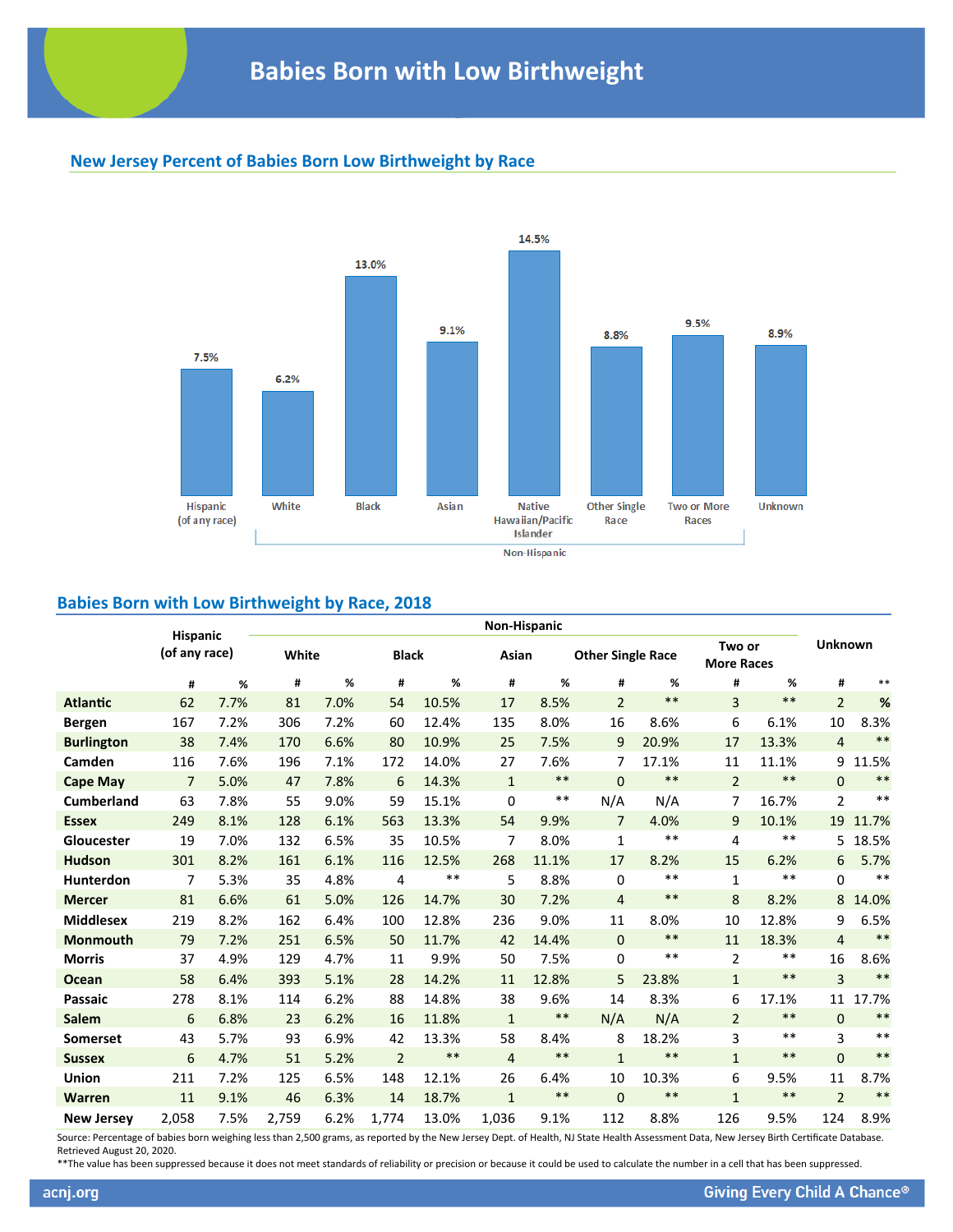# **New Jersey Percent of Women Receiving Early Prenatal Care by Race, 2018**



## **Percent of Women Receiving Early Prenatal Care by Race, 2018**

|                   | <b>Hispanic</b> |       |              | <b>Non-Hispanic</b> |       |                                            | <b>Unknown</b> |
|-------------------|-----------------|-------|--------------|---------------------|-------|--------------------------------------------|----------------|
|                   | (of any race)   | White | <b>Black</b> | Asian               |       | <b>Other Single Race Two or More Races</b> |                |
| <b>Atlantic</b>   | 74.3%           | 80.8% | 64.9%        | 71.0%               | $***$ | 62.5%                                      | 60.9%          |
| <b>Bergen</b>     | 74.5%           | 87.0% | 71.6%        | 86.4%               | 66.1% | 80.8%                                      | 75.0%          |
| <b>Burlington</b> | 68.7%           | 81.5% | 61.6%        | 78.4%               | 53.5% | 68.8%                                      | 65.3%          |
| Camden            | 59.7%           | 81.4% | 54.6%        | 68.4%               | 53.7% | 53.5%                                      | 59.0%          |
| <b>Cape May</b>   | 70.0%           | 79.0% | 45.2%        | $***$               | $***$ | $***$                                      | $***$          |
| <b>Cumberland</b> | 71.3%           | 72.6% | 61.3%        | 59.1%               | N/A   | 52.4%                                      | $***$          |
| <b>Essex</b>      | 59.8%           | 83.8% | 54.4%        | 82.7%               | 55.2% | 53.9%                                      | 51.2%          |
| Gloucester        | 64.8%           | 82.5% | 64.5%        | 83.9%               | $***$ | 71.7%                                      | 66.7%          |
| <b>Hudson</b>     | 66.3%           | 81.8% | 56.6%        | 76.8%               | 53.6% | 64.0%                                      | 67.0%          |
| <b>Hunterdon</b>  | 72.7%           | 90.7% | 72.7%        | 77.2%               | $***$ | $**$                                       | $***$          |
| <b>Mercer</b>     | 60.2%           | 82.7% | 54.1%        | 81.3%               | 52.3% | 51.5%                                      | 66.7%          |
| <b>Middlesex</b>  | 67.5%           | 83.5% | 66.6%        | 82.4%               | 57.2% | 67.9%                                      | 63.8%          |
| <b>Monmouth</b>   | 65.1%           | 81.2% | 57.4%        | 77.1%               | 66.7% | 73.3%                                      | 64.7%          |
| <b>Morris</b>     | 68.9%           | 90.5% | 75.7%        | 89.3%               | 64.3% | 80.0%                                      | 60.0%          |
| <b>Ocean</b>      | 68.8%           | 70.1% | 69.5%        | 74.4%               | 90.5% | 71.2%                                      | 75.4%          |
| <b>Passaic</b>    | 62.7%           | 79.8% | 55.9%        | 72.3%               | 56.5% | 51.4%                                      | 58.1%          |
| Salem             | 79.5%           | 79.7% | 52.2%        | $***$               | N/A   | 72.7%                                      | $***$          |
| <b>Somerset</b>   | 65.6%           | 89.4% | 70.9%        | 87.3%               | 72.7% | 76.9%                                      | 76.9%          |
| <b>Sussex</b>     | 68.8%           | 84.2% | 62.5%        | $***$               | $***$ | $***$                                      | $\ast\ast$     |
| Union             | 63.5%           | 85.5% | 60.1%        | 84.9%               | 63.9% | 65.1%                                      | 65.4%          |
| <b>Warren</b>     | 64.5%           | 82.9% | 54.7%        | 86.7%               | $***$ | 52.4%                                      | $\ast\ast$     |
| <b>New Jersey</b> | 65.6%           | 81.3% | 58.5%        | 81.2%               | 59.7% | 64.7%                                      | 64.5%          |

Source: Percentage of live births for which the mother received prenatal care in the first trimester, as reported by theas reported by the New Jersey Dept. of Health, NJ State Health Assessment Data, New Jersey Birth Certificate Database. Retrieved June 17, 2020.

\*\*The value has been suppressed because it does not meet standards of reliability or precision or because it could be used to calculate the number in a cell that has been suppressed.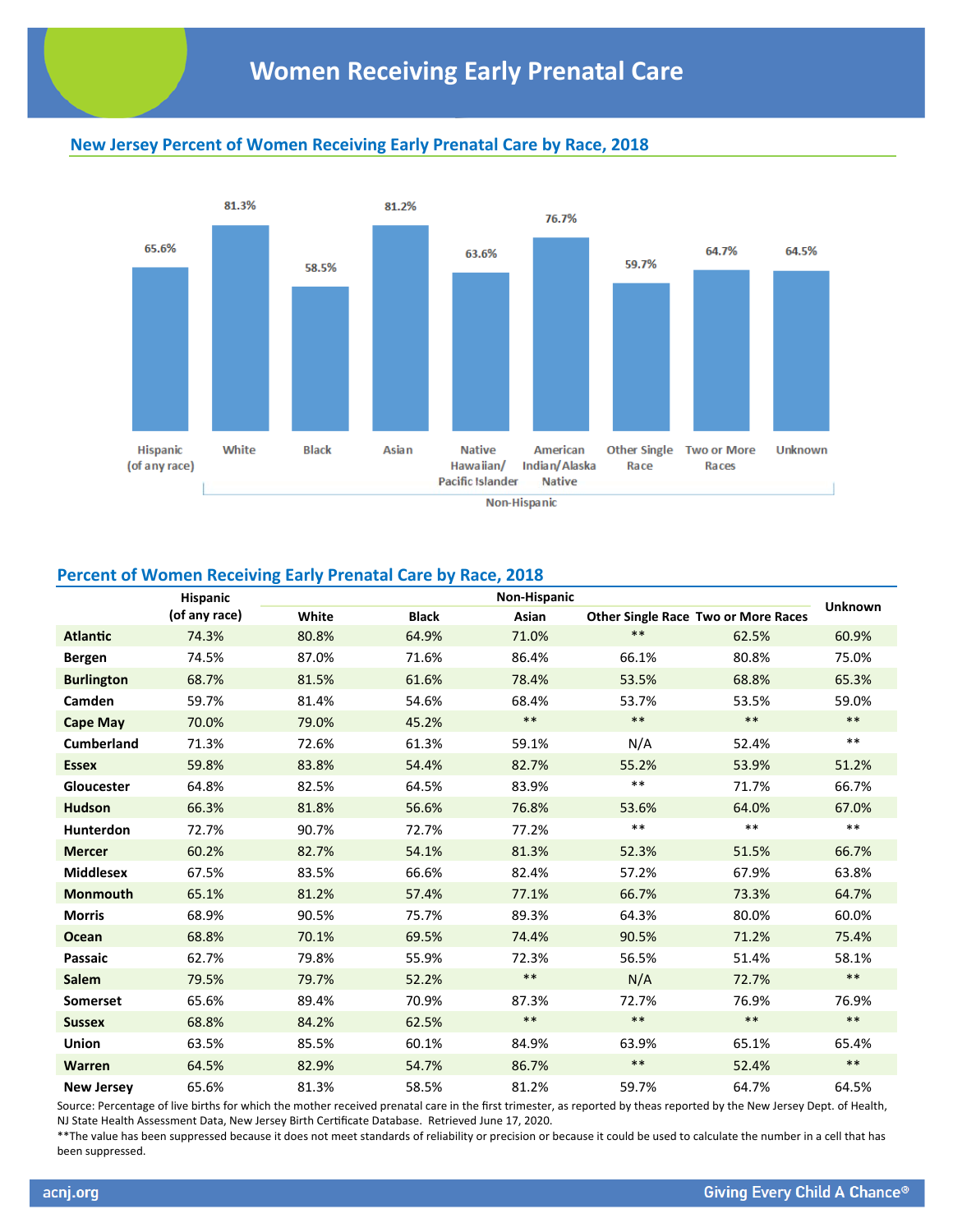# **New Jersey Number of Children and Youth in Out‐of‐Home Placements by Race**



#### **Number of Children and Youth in Out‐of‐Home Placements by Race, 2019**

|                   | Hispanic | White   | <b>Black or African</b><br>American | Asian   | <b>Two or More</b><br>Races | <b>Missing or</b><br><b>Undetermined</b> | <b>Total</b> |
|-------------------|----------|---------|-------------------------------------|---------|-----------------------------|------------------------------------------|--------------|
| <b>Atlantic</b>   | 49       | 72      | 85                                  | $< 10*$ | 23                          | $< 10*$                                  | 232          |
| <b>Bergen</b>     | 52       | 52      | 36                                  | $< 10*$ | 12                          | Ø                                        | 157          |
| <b>Burlington</b> | 23       | 98      | 70                                  | $< 10*$ | 10                          | $< 10*$                                  | 204          |
| Camden            | 110      | 142     | 248                                 | 12      | 27                          | $< 10*$                                  | 542          |
| <b>Cape May</b>   | 11       | 56      | 22                                  | Ø       | 17                          | $< 10*$                                  | 107          |
| <b>Cumberland</b> | 104      | 70      | 54                                  | Ø       | 10                          | $< 10*$                                  | 239          |
| <b>Essex</b>      | 121      | 33      | 585                                 | $< 10*$ | 11                          | Ø                                        | 752          |
| Gloucester        | 45       | 126     | 66                                  | $< 10*$ | 21                          | $< 10*$                                  | 261          |
| <b>Hudson</b>     | 107      | 23      | 115                                 | $< 10*$ | $< 10*$                     | Ø                                        | 251          |
| <b>Hunterdon</b>  | $< 10*$  | $< 10*$ | $< 10*$                             | Ø       | $< 10*$                     | Ø                                        | 11           |
| <b>Mercer</b>     | 65       | 45      | 193                                 | Ø       | $< 10*$                     | $< 10*$                                  | 312          |
| <b>Middlesex</b>  | 71       | 56      | 37                                  | $< 10*$ | 13                          | Ø                                        | 186          |
| <b>Monmouth</b>   | 31       | 76      | 43                                  | $< 10*$ | $< 10*$                     | Ø                                        | 157          |
| <b>Morris</b>     | 27       | 29      | $10*$                               | Ø       | $10*$                       | Ø                                        | 70           |
| <b>Ocean</b>      | 39       | 176     | 50                                  | $< 10*$ | 30                          | $< 10*$                                  | 297          |
| Passaic           | 88       | 30      | 67                                  | $< 10*$ | 10                          | Ø                                        | 196          |
| <b>Salem</b>      | 17       | 36      | 19                                  | $< 10*$ | $< 10*$                     | $< 10*$                                  | 83           |
| <b>Somerset</b>   | 16       | 18      | 18                                  | Ø       | $< 10*$                     | $< 10*$                                  | 55           |
| <b>Sussex</b>     | $< 10*$  | 34      | $< 10*$                             | Ø       | $< 10*$                     | Ø                                        | 45           |
| <b>Union</b>      | 86       | 14      | 137                                 | Ø       | $< 10*$                     | Ø                                        | 243          |
| Warren            | $< 10*$  | 30      | $< 10*$                             | Ø       | $< 10*$                     | Ø                                        | 42           |
| <b>New Jersey</b> | 1,078    | 1,224   | 1,871                               | 37      | 231                         | 15                                       | 4,458        |

Source: As reported by the NJ Department of Children and Families on the NJ Child Welfare Data Hub. www.njchilddata.rutgers.edu/

In order to protect the privacy of children and families, some data have been suppressed. When data is less than 10, these values are reported as zero with an asterisk on the chart and are not true zeroes. For suppressed data displayed in the table, these values are displayed as "<10\*". At times, a green triangle is displayed on the graph or a null sign "Ø" is shown in the table. These symbols indicate that no children or cases meet the selected search criteria. Therefore, a percentage cannot be calculated. Please note that figures include all youth residing in out-of-home CP&P placements, including youth ages 18 and older.